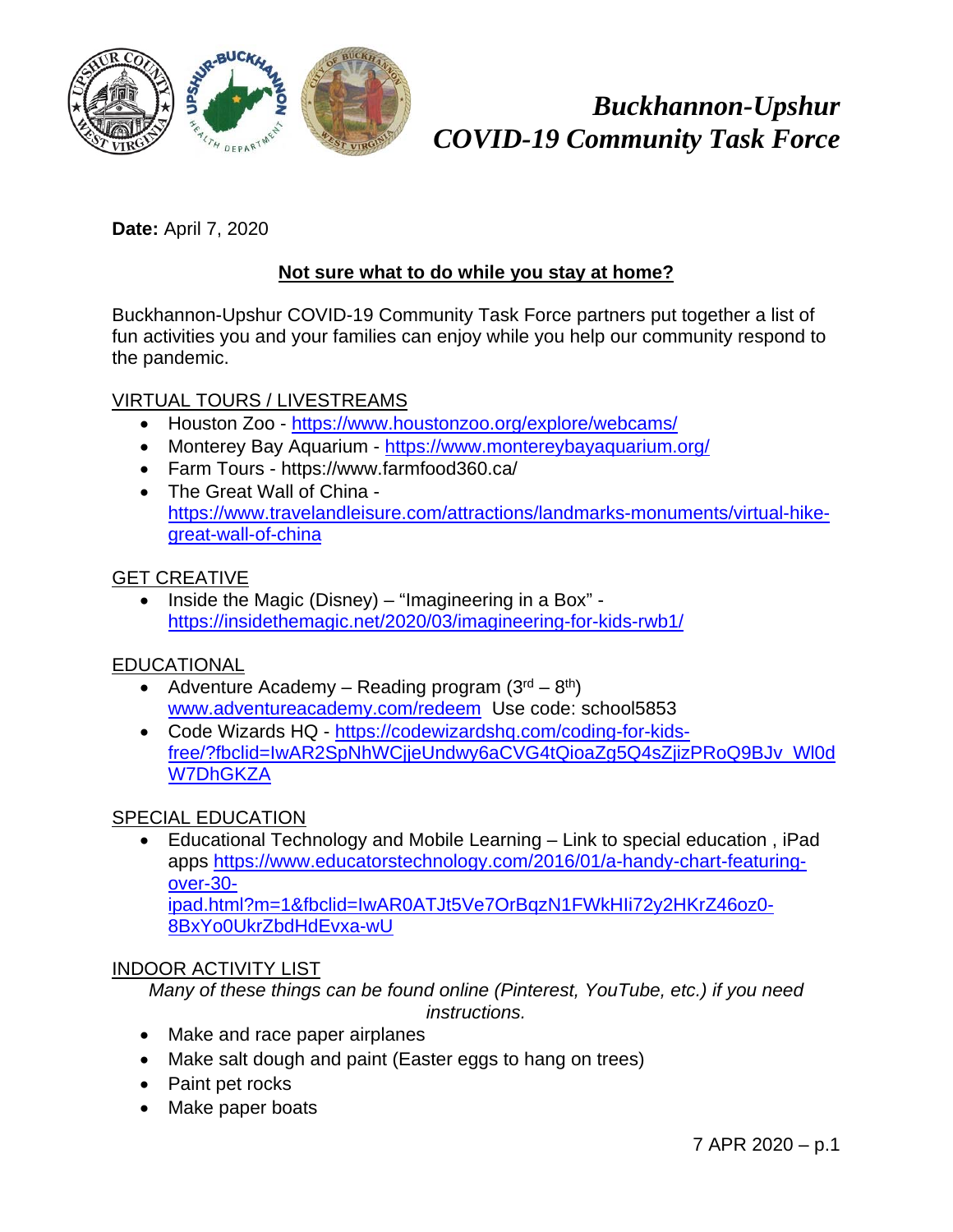- Make puppets (bags or socks)
- Make a scrapbook
- Make a thankful jar
- Make a time capsule
- Paint with watercolors or tempra paint
- Make stamps with potatoes or celery
- Play board games
- Puzzles
- Read a book
- Learn origami
- Make playdough
- Make rainbow rice
- Have a pillow fight
- Make ice cream in a bag
- Pop popcorn and watch a movie
- Dance

|                                                                                                                                                 | 30 Day LEGO Challenge                                                                           |                                                                                                                       |                                                                                                     |                                                                                                        |                                                                                           |                                                                                                    |
|-------------------------------------------------------------------------------------------------------------------------------------------------|-------------------------------------------------------------------------------------------------|-----------------------------------------------------------------------------------------------------------------------|-----------------------------------------------------------------------------------------------------|--------------------------------------------------------------------------------------------------------|-------------------------------------------------------------------------------------------|----------------------------------------------------------------------------------------------------|
| Follow the instructions for each<br>day. The only rule is to have fun<br>and use your imagination!                                              |                                                                                                 |                                                                                                                       | Day 1<br>You were hired<br>by an amusement<br>park to create a<br>new roller coaster.               | Day 2<br>NASA needs you to<br>build a new rocket.                                                      | Day 3<br>Your parents want<br>to build a new<br>home and they<br>want you to build<br>it. | Day 4<br>Hollywood hires<br>you to build a<br>movie set for a new<br>Star Wars movie.              |
| Day 5<br>You enter a<br>contest to build<br>the world's tallest<br>tower. Will you<br>win?                                                      | Day 8<br>You are stuck on<br>Mars and need to<br>build a new ship to<br>get home.               | Day 7<br>Ford hires you to<br>create the<br>toughest pick up<br>truck in the world.                                   | Day 8<br>You and 4 friends<br>are stranded on an<br>island. Build a boat<br>to find a way home.     | Day 9<br>Captain Hook<br>needs a new pirate<br>ship and wants<br>you to build it.                      | Day 10<br>You and your<br>friends decide to<br>build a tree house.                        | Day 11<br>Prince Charming<br>hires you to build<br>a castle for him &<br>Cinderella.               |
| Day 12<br>Dr. Who hires you<br>to build a new<br><b>TARDIS</b>                                                                                  | Day 13<br>You are asked by the<br>President to build a<br>new monument to<br>George Washington. | Day 14<br>Mr. Hilton hires<br>you to build a new<br>hotel.                                                            | Day 16<br>There is a circus<br>in town. Build a<br>place for the<br>performance.                    | Day 16<br>Help your fellow<br>pioneers build a<br>wagon to make it<br>across the country. race.        | Day 17<br>Build the fastest<br>car around and<br>join the big car                         | Day 18<br>Do you wanna<br>build a snowman?<br>Get in the winter<br>mood and build a<br>snow scene. |
| Day 19<br>The city wants you Pizza partyl It is<br>to build a bridge<br>to connect one side a pizza for all the<br>of the town to the<br>other. | Day 20<br>up to you to make<br>guests.                                                          | Day 21<br>You are hired to<br>build a brand new<br>hospital.                                                          | Day 22<br>The fence is broke<br>and the dog keeps<br>escaping. Build<br>one he can't get<br>out of. | Day 23<br>You are now in<br>medieval times.<br>You are commis-<br>sioned to build a<br>jousting arena. | Day 24<br>The local bank<br>keeps getting<br>robbed. Build a<br>safe no one can<br>crack. | Day 25<br>Design and build<br>vour dream<br>bedroom.                                               |
| Day 26<br>You are elected<br>ruler. Build a flag<br>for your land.                                                                              | Day 27<br>Aliens are invading<br>and you need to<br>build a war robot to<br>defeat them.        | Day 28<br>The aliens have<br>taken over. They are<br>impressed by your<br>robot. They want you<br>build one for them. | Day 29<br>You are hired to<br>build a house<br>entirely out of<br>yellow Legos.                     | Day 30<br>There is blizzard.<br>You will need to<br>build a snowmobile                                 |                                                                                           | What was<br>your<br>favorite<br>day?                                                               |